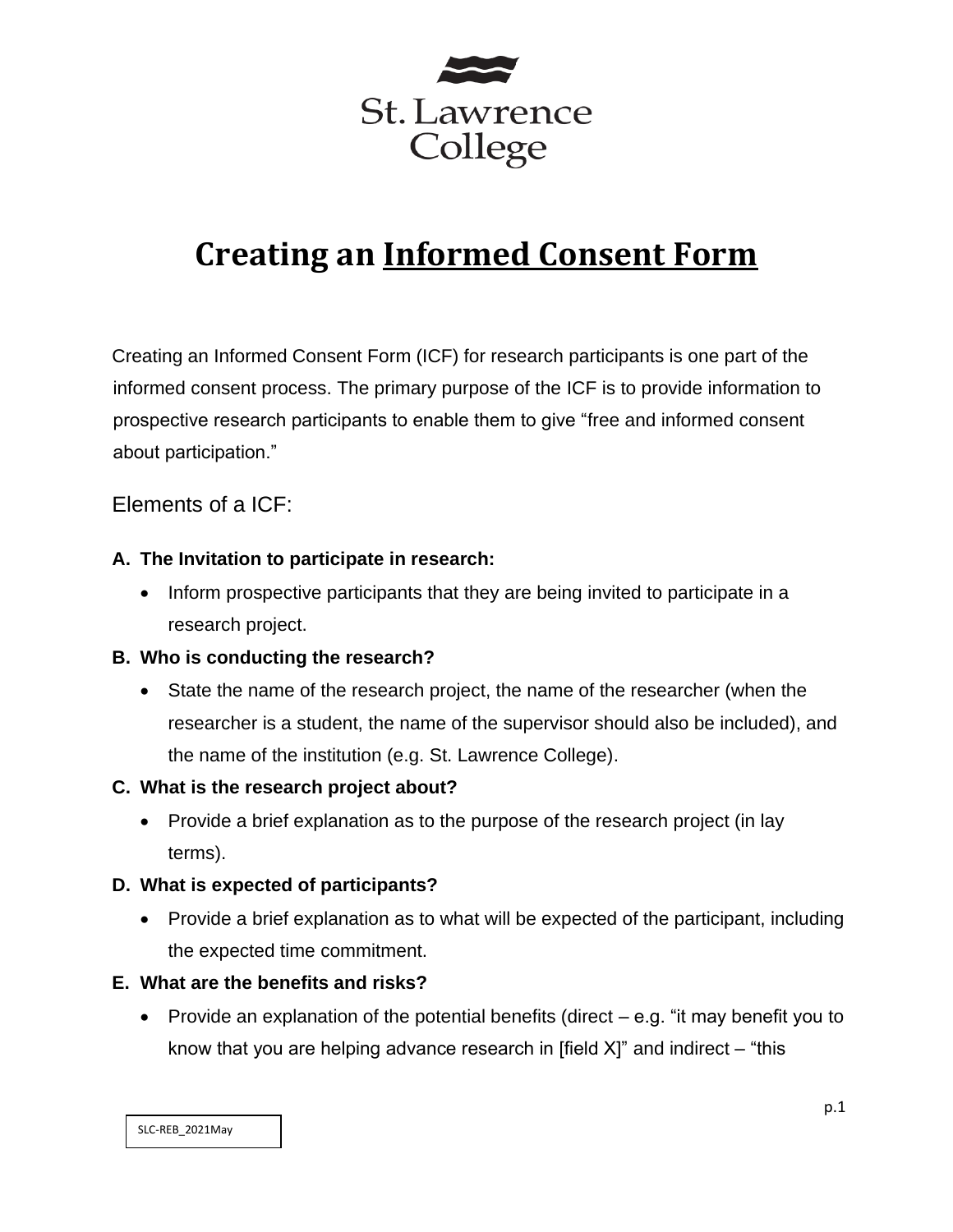

research will advance our understanding of [X] where presently there is little.") and risks (if you acknowledge the potential for risks in your SLC-REB Application then you must include those risks in the ICF). However, if there are no known risks state: "There are no know risks with participation in this study."

# **F. The voluntary nature of participation:**

• Inform the participant that their participation in your study is voluntary and that they can either choose to participate or not and even if they choose to participate they can change their mind at a later time. Usually this also means that they can have their data removed from the study, as well, upon withdrawal. However, withdrawing a participant's data is not always practicable (e.g., data might be anonymous or anonymized or aggregated, data may already be included in submitted reports or publications). The researcher is required to provide a reasonable time for withdrawal of data (e.g., 1 month after collection of data or longer if practicable). The amount of time allowed will depend on the sensitivity of the data, the risk of harm to the participant, and the reasonableness of the time allotted.

## **G. How will you protect participants' privacy and confidentiality?**

• Explain what information you will be collecting and what steps you will take to protect their privacy and confidentiality (e.g., "Only myself and my supervisor will have access to any information you provide me. Any information stored on a computer will be password protected [if it is on a mobile device it must be encrypted]. To protect your identity, we will give participants [e.g., a code, pseudonym]. You will not be identified in any reports, publications or presentations at conferences. All data collected will be stored in a secure location and destroyed after 7 years.")

#### **H. Who to contact for further information?**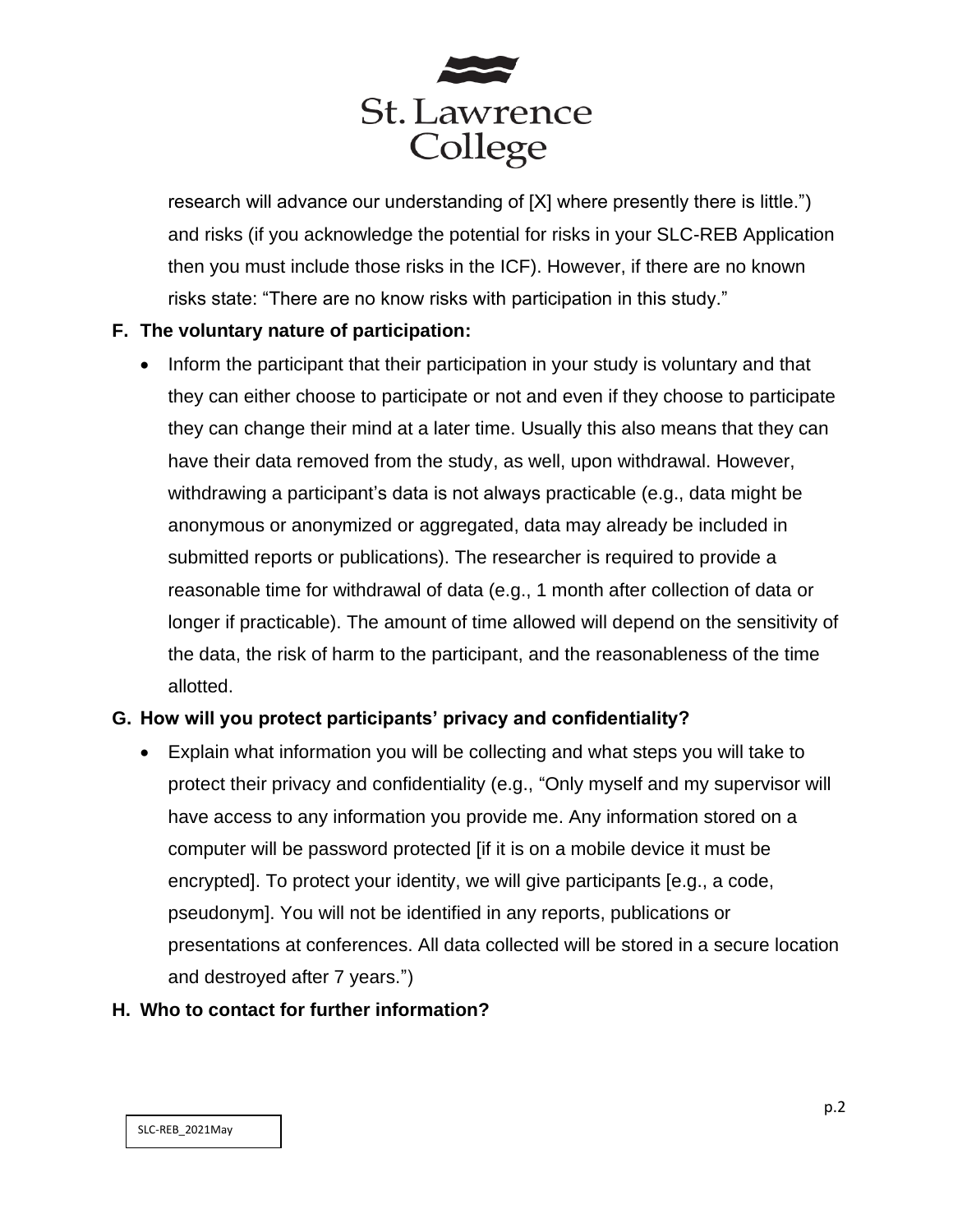

• Explain who participants can contact for more information. For example: "If you have any questions about the research project you may contact [researcher] at [email], [Supervisor] at [email]. If you have any questions or concerns about your rights as a research participant in this study you may contact the St. Lawrence College Research Ethics Board (SLC-REB) Chair at [reb@sl.on.ca](mailto:reb@sl.on.ca) "

# Formatting an ICF

- 1. The ICF must conform to standards created for voluntariness and comprehensibility. Some of these standards include, but are not limited to, using:
	- type size- no smaller than the type on this page (12 point)
	- headings- small paragraphs and spaces between the paragraphs
	- simple lay language- explain technical terms, acronyms and jargon
	- one person and tense throughout the document (do not switch from "I" to "you")
	- page numbering format of: Page 1 of 3, Page 2 of 3, Page 3 of 3, etc.
	- only one document, the consent form, containing all information required by the participant (do not use the attachments or information forms)
- 2. The consent form submitted for SLC-REB review should be in its final form (as it will be seen by the participant), including:
	- letterhead
	- corrected spelling and grammar
	- identifiers on the consent document (version date or number of the consent form)
	- when you re-submit any changes to the consent form, whether changes are requested by the sponsor or by the REB, highlight all changes clearly.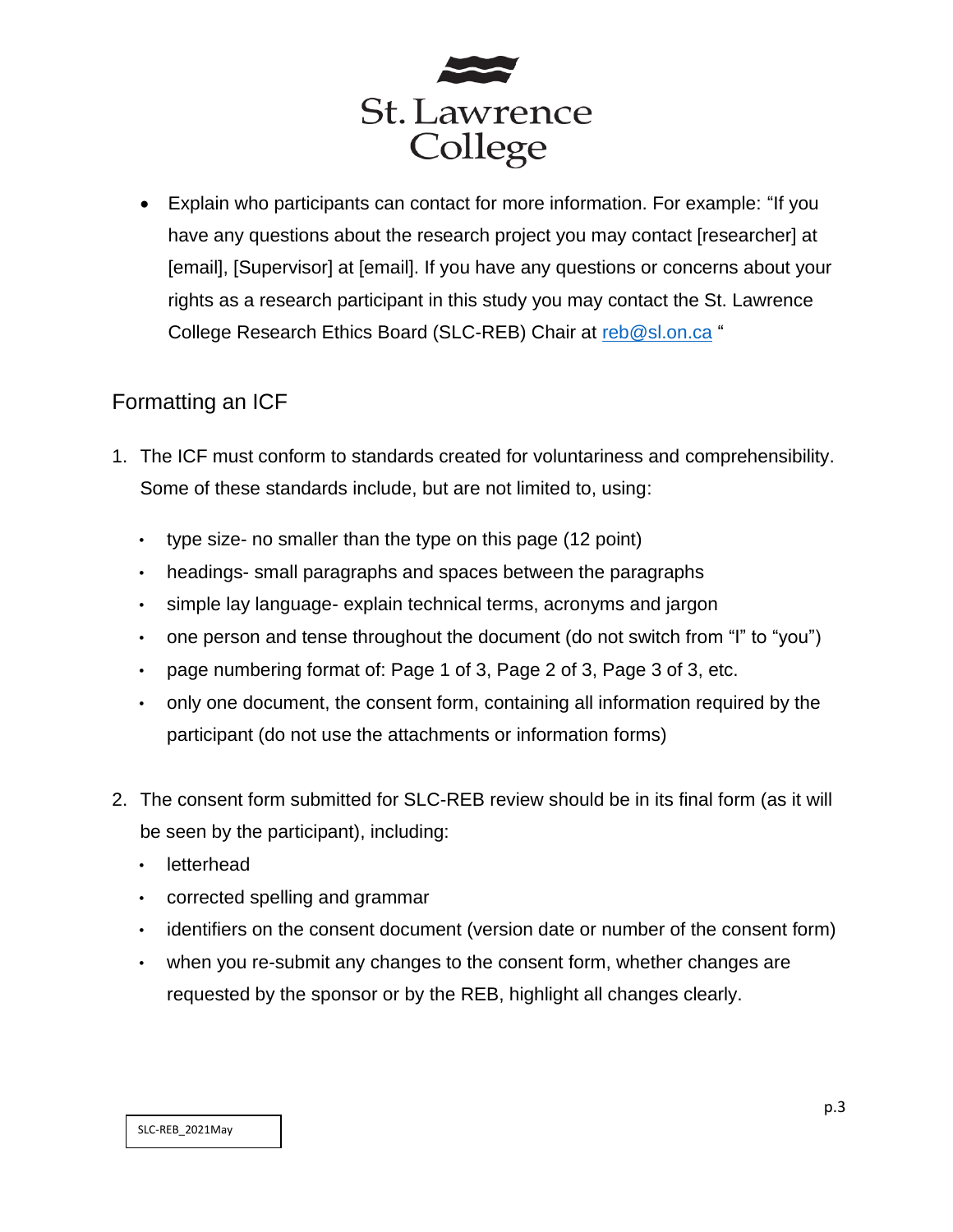

Attached is a sample consent form to assist you. Examples of common items and headings have been included with acceptable version of standard statements. Neither this, nor any other consent form template, should be blindly copied. The final responsibility is the researcher's for ensuring that the consent form in comprehensible (e.g., grade 8 reading level. You can use the Flesch-Kincaid Grade Level found in Word Tools to check the reading level of your ICF.) and complete.

**\*\*\***Please feel free to ask for advice or assistance by contacting the Research Ethics Officer, Jeremy Butler, at [reb@sl.on.ca.](mailto:reb@sl.on.ca)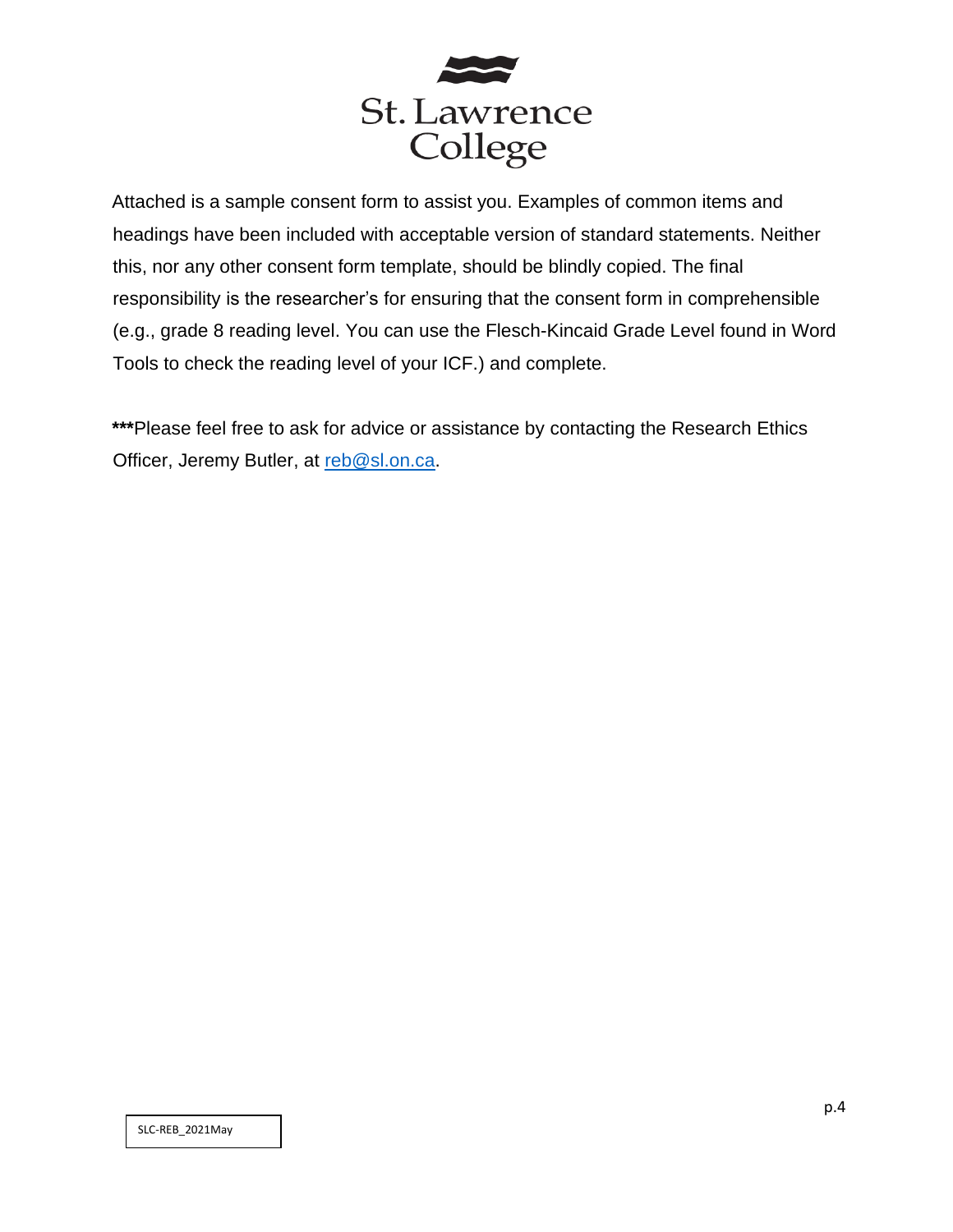

(Letterhead)

| Date: |  |
|-------|--|
|       |  |

# Research Informed Consent Form

**Research Project Title:** Should be the same as on the SLC-REB Application **Researcher:** [NAME] If Principal Investigator (PI) is a student researcher, provide the name of supervisor as well.

# **Invitation**

"You are invited to take part in a research study. Before you decide, it is important for you to understand why the research is being done and what it will involve. Please take time to read the following information carefully. Ask us questions if there is anything that is not clear or if you would like more information."

# **What is the study about?**

[Provide a brief explanation in lay terms the purpose of the study (i.e. what is the question that you're trying to answer?). Also explain what you are expecting the participant to do and how much time you expect them to commit to your study.]

# **Do I have to participate?**

"It is up to you to decide whether or not you wish to participate. If you do decide to participate in this study you will be asked to sign this consent form. Even if you agree to participate in this study now, you can change your mind later. If you do decide that you no longer wish to be a participant in this study, you may withdraw from the study no questions asked."

# **Are there any risks or benefits?**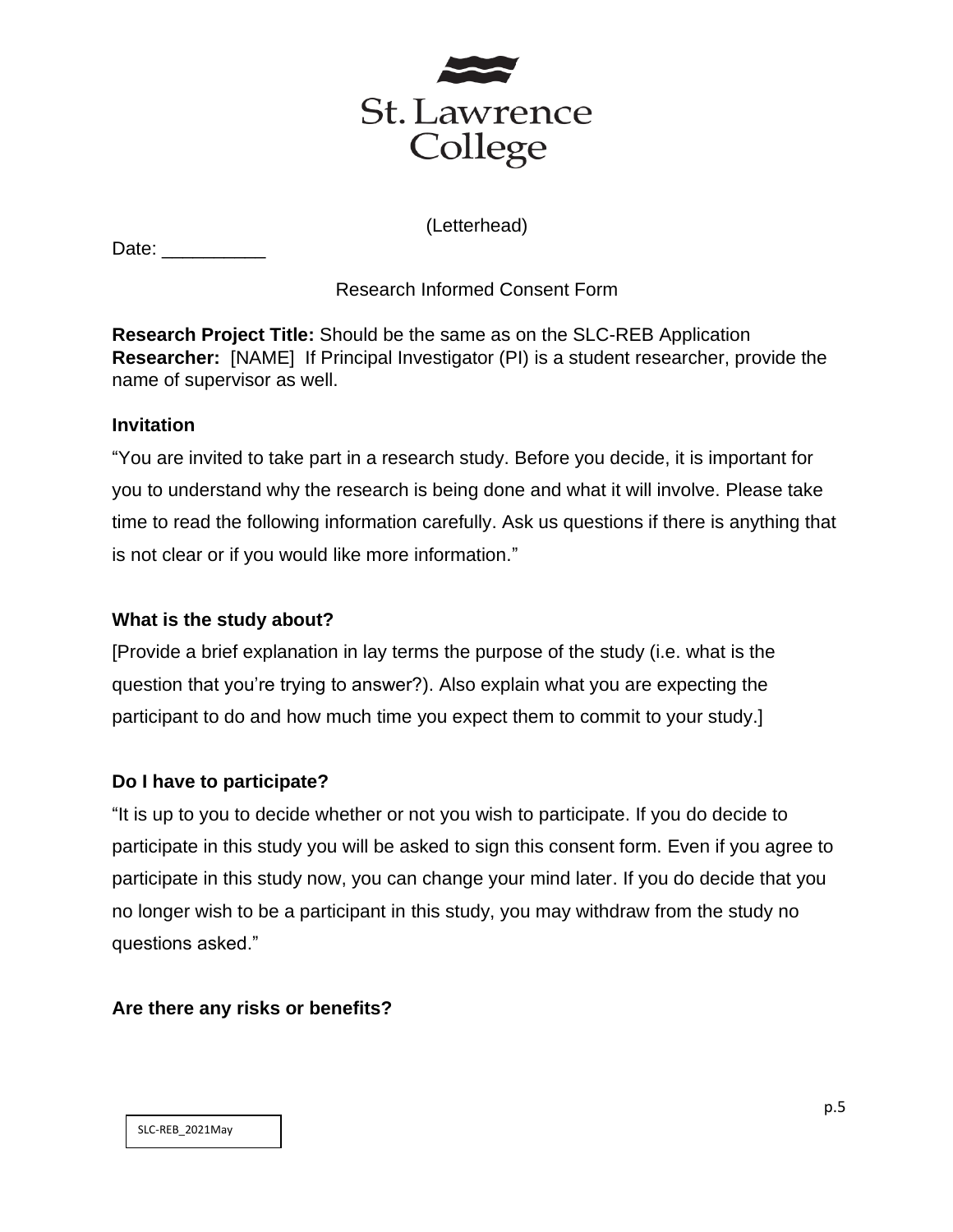

Include the risks you have identified in your SLC-REB Research Ethics Application. If there are no known risks, only then can you state: "There are no know risks associated with participating in this study."

Include a statement regarding benefits: "There are no direct benefits to you for participating in this study, however you may benefit from knowing that this research is [advancing research knowledge in this field] or [helping advise public policy makers]." **Note:** The Tri-Council Policy Statement (TCPS2, 2014) states: If there are no potential benefits to the prospective research participant, this must be stated explicitly. If there are potential benefits to the participant, these should be described as accurately as possible.

# **Will my information be kept confidential?**

"We will make every attempt to keep any information that identifies you confidential. We will only use [e.g., a code number, pseudonym, aggregate/general information] when presenting our research data. All research information will be kept in a secure location and on password protected computers. All information stored on mobile devises will be encrypted. Only the researcher [and supervisor if applicable] will have access to any information that can identify you. You will not be identifiable in any reports, publications or presentations resulting from this study." [If there is a duty to report by a regulatory board or law, then include this information here.]

## **Will I be compensated for participating in this study?**

Either: 1) "You will not be compensated for participating in this study but we are grateful that you are volunteering your time." Or 2) "Once you are enrolled in the study [you will receive a one-time payment of…] or [at each visit we will [pay / reimburse / give] you [X]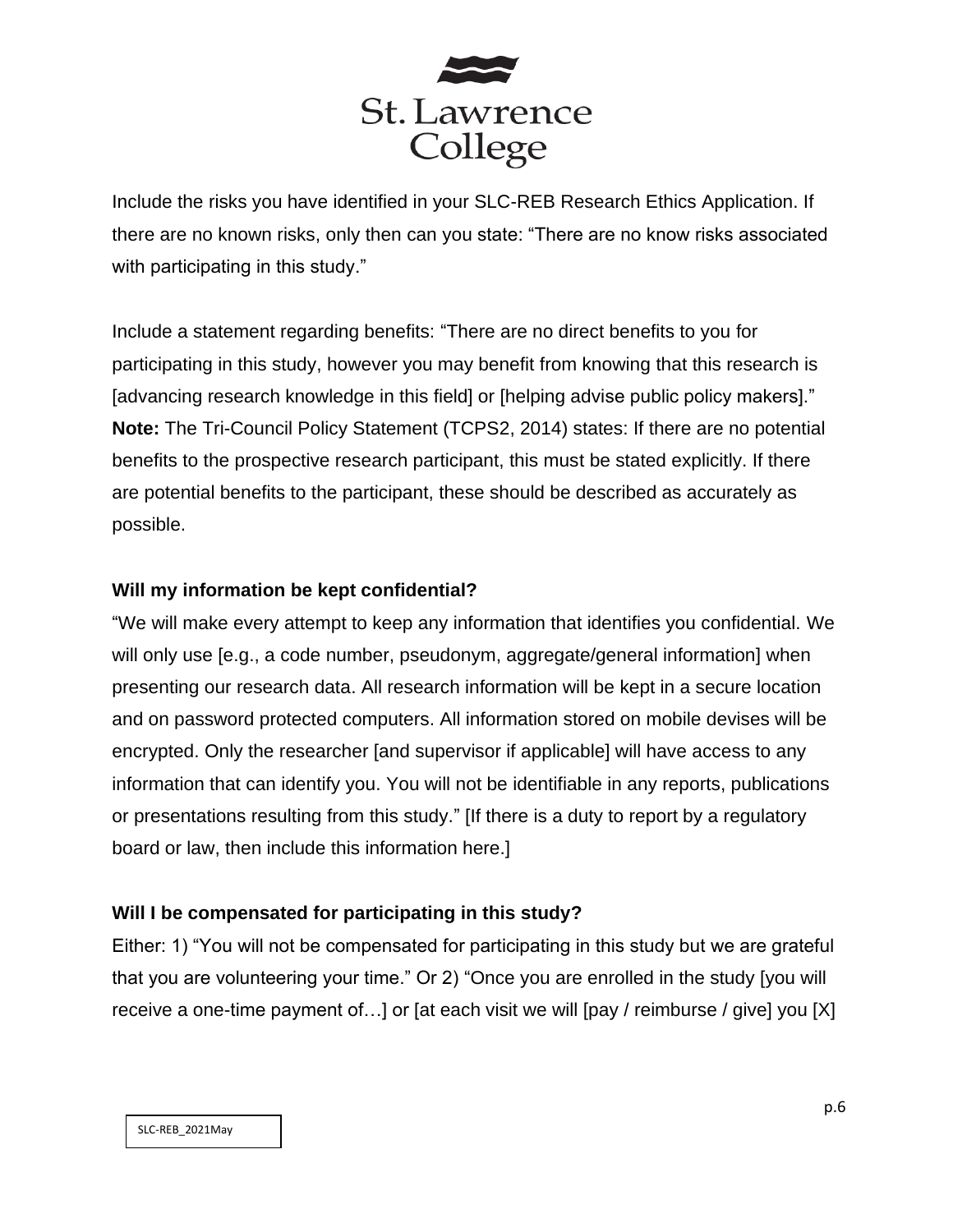

towards [e.g. your parking, transportation, cover your daycare costs, loss time at work, or as a token gift of appreciation]."

#### **Note:**

- Make the payments reasonable so as to avoid it being construed as an undue influence, negatively affecting their voluntary participation. Also make payments specific to each visit relevant to the procedures at the visit. Example: "You will receive \$10 at each visit." or "You will receive \$5 for every survey you complete."
- **Important:** Participants are entitled to whatever compensation you offer them even if they withdraw from the study before it is completed, so it is always best to prorate your compensation.]

## **Who can I contact for more information?**

"If you have any questions about the research projector you can contact the [researcher] at [phone number – should not be a personal number] or [email]. If you have any concerns about your rights as a research participant or the way in which the research was conducted, please contact the St. Lawrence College Research Ethics Board Chair at [reb@sl.on.ca.](mailto:reb@sl.on.ca)"

## **Why am I being asked to sign this consent form?**

This is a contract between you and me to make sure that I do what I say I am going to do. You can refer to it if ever you have any questions or are wondering who to contact for more information.

By signing this consent form, you agree that:

**I have answered all of your questions and you understand what you are being asked to do in this study. Please keep a copy of the signed consent form for your records.**